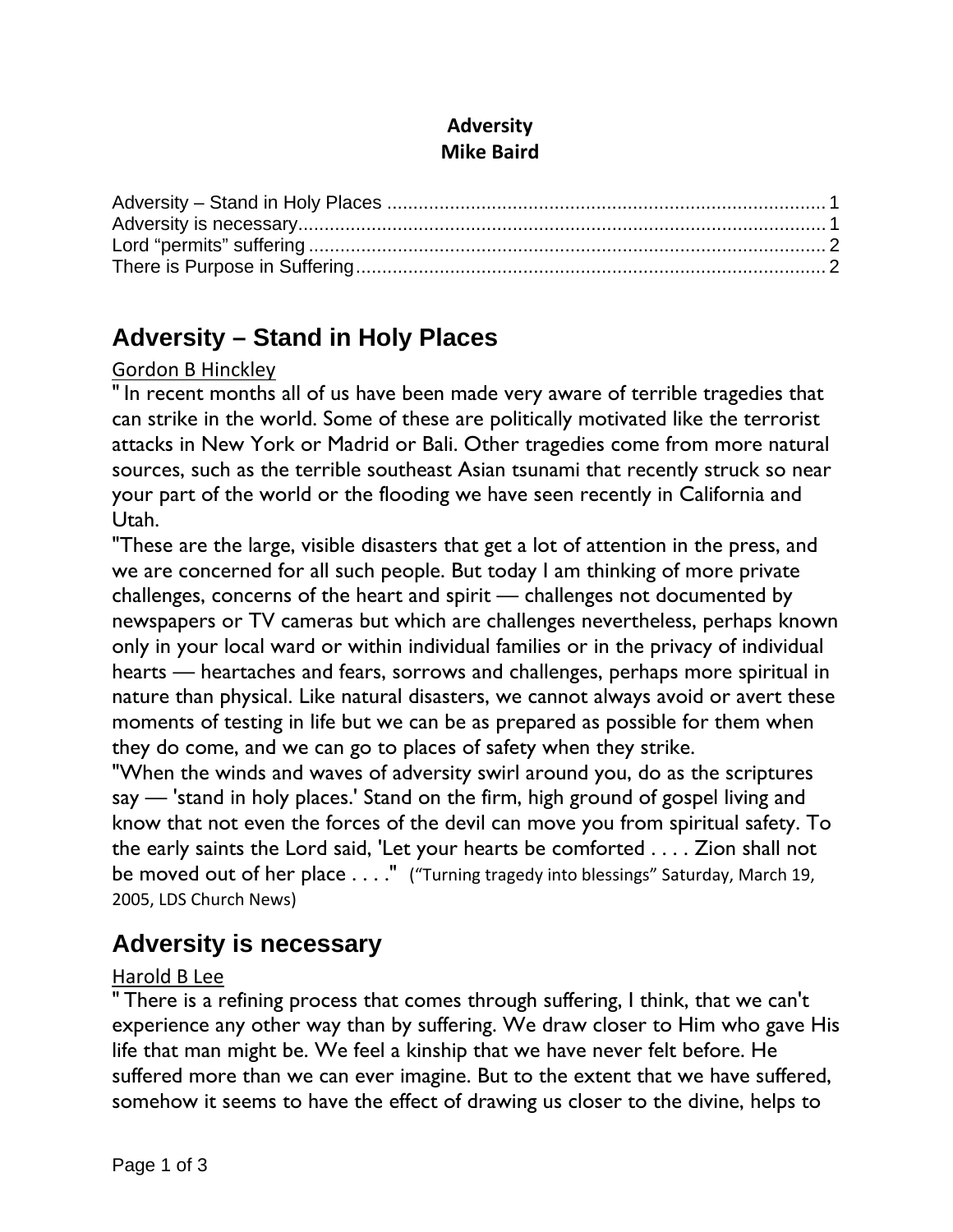purify our souls, and helps to purge out the things that are not pleasing in the sight of the Lord." (The teachings of Harold B Lee, pg 187)

## John Taylor

"I heard the Prophet Joseph say, in speaking to the Twelve on one occasion: "You will have all kinds of trials to pass through. And it is quite as necessary for you to be tried as it was for Abraham and other men of God, and (said he) God will feel after you, and He will take hold of you and wrench your very heart strings, and if you cannot stand it you will not be fit for an inheritance in the Celestial Kingdom of God." (Journal of Discourses, 24:264)

### Harold B Lee

" A young mother went through the trying experience of having a little child who was killed in an accident, and she came seeking a blessing for comfort. She asked through her tears, "Must there always be pain in this life?"

I thought a few minutes and then said, "The Apostle Paul said of the Master, the Lord and Savior, 'Though he were a Son, yet learned he obedience by the things which he suffered' (Hebrews 5:8). I suppose that the answer is yes; there must always be pain in this life of travail and sorrow, and there is a purpose in it all." God help us to understand how we shall develop sometimes through heartache, sorrow, and tears those spiritual qualities except for which none of us can achieve to the place of kinship to Him who suffered more than any of us may understand." (The teachings of Harold B Lee, pg 188)

# **Lord "permits" suffering**

### Harold B Lee

"Sometimes when we see the tragedies that occur in the world we comfort or think to cmfort those who mourn by saying that it is the Lord's will. Tragic accidents, and things that are hard to explain, and say it is the Lord's will. Now, I want you to think…and ask your to consider now, is it proper to say by the Lord's will or would it be more correct to say by the Lord's permission? Now you see what a different look it puts on the whole of life." (The teachings of Harold B Lee, pg 187, "The Light of Christ" BYU Institute of Religion 3 February 1962)

## **There is Purpose in Suffering**

#### Harold B Lee

" I was asked the following question by one who was terminally ill: "Here I am; now the doctors say that this is an incurable malady"—he was just recovering from the second operation, when there was in evidence that there was a rapid